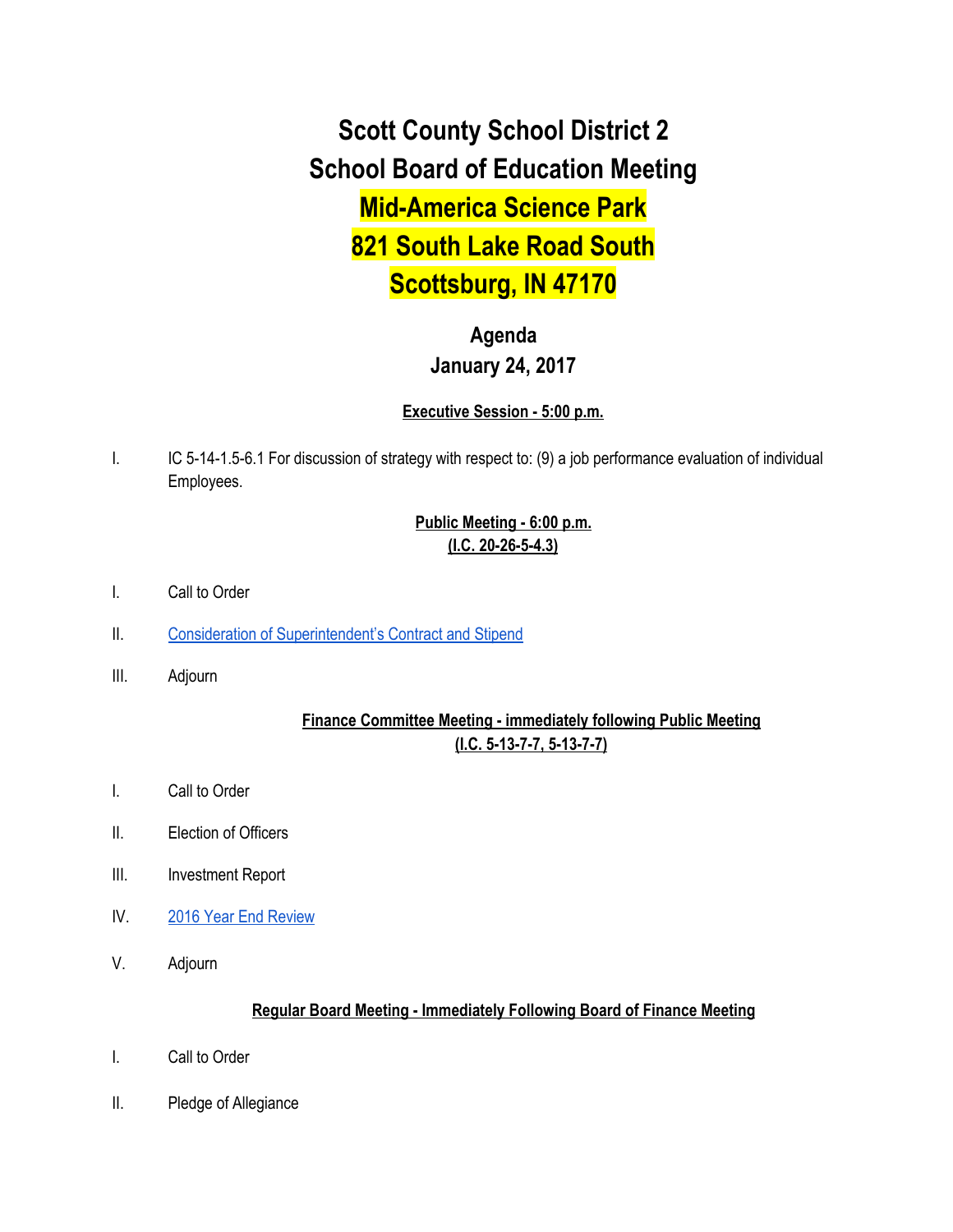- III. Recognition of Visitors
- IV. Superintendent's Report
	- A. Student Led Demonstrations- Advanced Manufacturing & Welding Facilities
	- B. Elevation Church Donation
	- C. [Virtual School Report](https://docs.google.com/spreadsheets/d/1fhF6Boj7BfrO6ThFSSFVUCuK99XlB36P6gABF-KMDms/edit#gid=0)
- V. Consideration of Modification to the Agenda and Approval
- VI. Consideration of Board Minutes [January 10, 2017](https://docs.google.com/document/d/1zc00Xq4IBDqJ_Dm_QPGDDxLlioaiqDvTuwkRSj9pscw/edit)
- VII. Financial Considerations
	- A. [Expenditure Summary](https://drive.google.com/file/d/0BxXvxnGh3EX1SWdLa2tQRFhKazNza2QzRU9CNk84a2JVUVFF/view)
	- B. Payroll Claims [1-12-17](https://drive.google.com/file/d/0BxXvxnGh3EX1blU2N3Uwbm11T3FyTjh2VE5kX1R5VnZvQUlv/view)
	- C. Regular Claims
		- 1. [Jan. 1-13, 2017](https://drive.google.com/file/d/0BxXvxnGh3EX1MFJoMC1CbTVfa0JjODlLM3lYUHdvc3c1UE00/view)
		- 2. [Jan. 24, 2017](https://drive.google.com/file/d/0BxXvxnGh3EX1bEhZenN2MXF4TjNneVhQZnhCdlRhbzl1T1pN/view)
	- D. [Bank Reconciliation Summary Dec. 2016](https://drive.google.com/file/d/0BxXvxnGh3EX1SURjNDA5R3VycVRLajNsLU5CN1ExSHBRNjF3/view)
	- E. [Voided Check Register](https://drive.google.com/file/d/0BxXvxnGh3EX1QTBGUHpkUVdNTUVQdmFsbXM1U0Y0cUU1Y0VZ/view)
	- F. Permission to Obtain LP Gas Quote for LES
	- G. Permission to Charge for Middle School Baseball, Softball & Track
	- H. Permission to Accept/Award Quotes for Football Jerseys
		- 1. [BSN Sports](https://drive.google.com/file/d/0BxXvxnGh3EX1VUNkRTN0azZHNWJCVU9aaER1V01meWlBZWxZ/view) \$16,925
		- 2. [Valley AFS \\$](https://docs.google.com/document/d/1IDwQojuCz90v8iZJxknfc639dhatIWa9Nw-y3KFDdK0/edit)14,615.25
		- 3. [K & G Sports](https://docs.google.com/document/d/1WWyDqozMo4WTxfdF3EO00xlM0jQsgkziwvLyypxsaKQ/edit) \$14,105
		- 4. Kratz Sporting Goods
	- I. [Waste Disposal](https://docs.google.com/document/d/1P1Pkcbi7lL0FNXoRoOHjYgh2XUUSYANJaIVbk_9h8Qs/edit)
		- 1. **[VIP Waste Disposal](https://drive.google.com/file/d/0BxXvxnGh3EX1MGJqOVdvTVJCSkxVWWpmVGNlUjR3TkFOdS1j/view)**
		- 2. [Rumpke](https://drive.google.com/file/d/0BxXvxnGh3EX1VXgyTXJLZWVVZXhXSmJWNUF5dkZLaVRzSTdB/view)
		- 3. [Best Way Disposal](https://drive.google.com/file/d/0BxXvxnGh3EX1SFl6OGxBZk1IeC1fMnI4OXBxQ240dE51QzRr/view)
	- J. Discussion of Research Involving Options on How To Proceed with the SHS Roof and Other Site Improvements- traditional spec and bid, Design Build, or Guaranteed Energy Savings Contract

#### VIII. Operations

- A. Personnel Recommendations
	- 1. Resignation(s)
		- a. [Taylor Keith SHS 5.5 Hour Custodian](https://drive.google.com/file/d/0BxXvxnGh3EX1eU5STE5JZC11VjhqWmo5Z1Z4SDJGcEZPTDA0/view)
	- 2. Certified Staff Recommendation(s)
		- a. [David Trotter SHS Ag Teacher Leave \(end of school year\)](https://drive.google.com/file/d/0BxXvxnGh3EX1X3hLbUwwV3FWQ1hRTGdfcklQSnBLWjVUVWxN/view)
	- 3. Support Staff Recommendation(s)
		- a. [Steve Deaton SMS 5.75 Hour Special Programs Aide](https://drive.google.com/file/d/0BxXvxnGh3EX1RjlKT3c1X0VqbFZZak96YVBHeFAtd2stQWYw/view)
		- b. [Riley Stollings SES 4 Hour Duty Aide](https://drive.google.com/file/d/0BxXvxnGh3EX1QU96RTlCXzFoWDZqM0djTXFJTnA2cWNCWS1F/view)